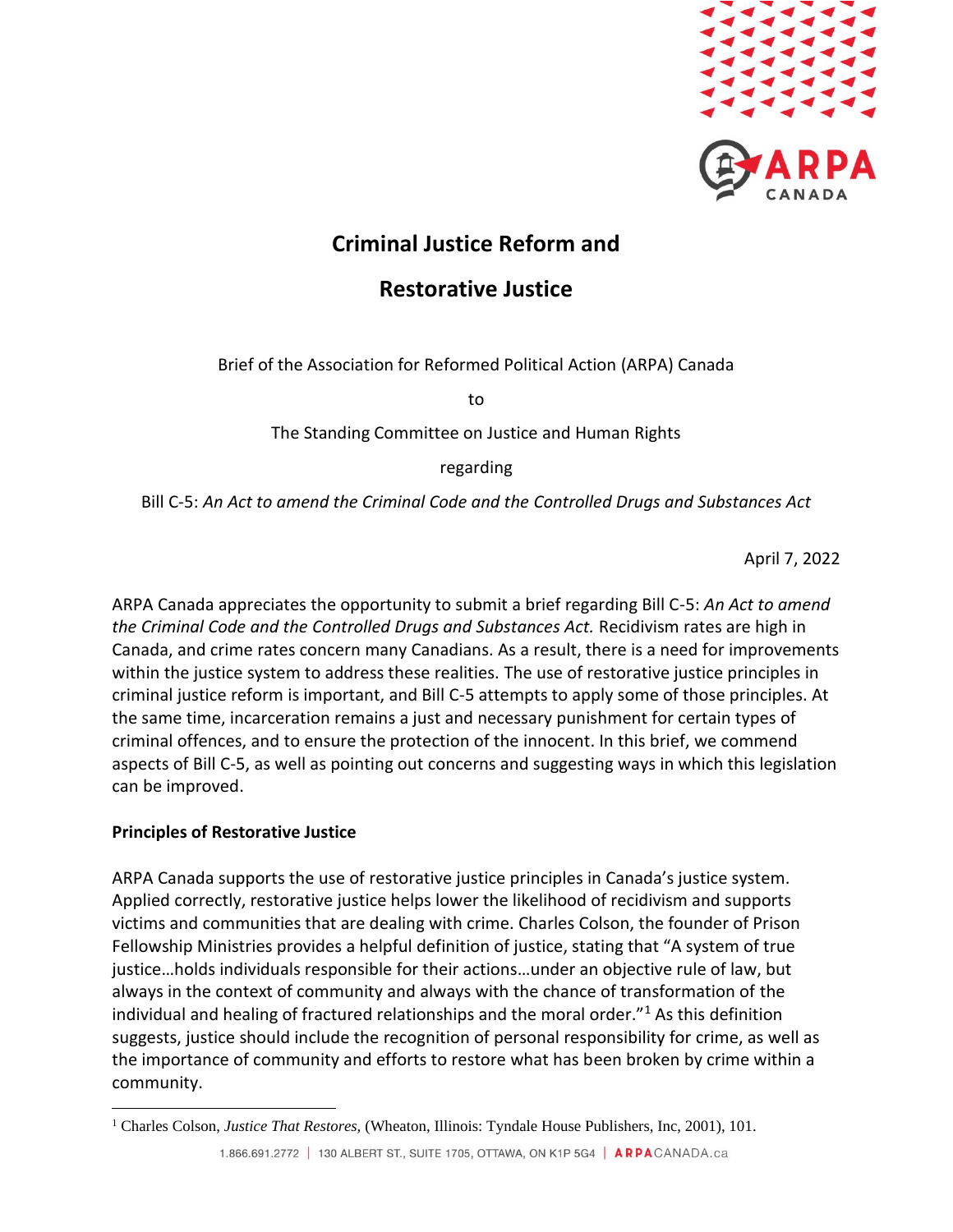We must not treat criminal justice like a science where there is an exact punishment to apply for anyone who commits a specific crime, no matter the circumstances and situation, or where there is no possibility of transformation for the offender. On the other hand, we cannot view crime as merely the direct result of circumstances or someone's social environment, as this approach denies personal responsibility and human agency and makes crime excusable. $2$  Our justice system must view crime in the context of relationships. Criminal activity is harmful to a victim or victims, and we should seek to restore what has been lost, punish the offender for wrongdoing, and deter further harm in the community. By amending certain sentencing requirements, Bill C-5 addresses some principles of restorative justice which recognize the need for restored relationships and for reparations to be made.

An important component of restorative justice is restoring the relationship between the offender, the victim, and the community. This can be achieved through alternatives to incarceration by which an offender can pay back their debt to the community, including conditional sentencing, community service, referral to a rehabilitation program, or restitution.<sup>3</sup> Restitution, as an example, is an approach that has its roots in the Bible. If a thief stole an animal, he would have to return the animal and pay the victim double for what he had taken. The penalty was compounded if the thief sold or slaughtered the stolen animal, causing even further harm.<sup>4</sup> Often, principles of restitution can be used for crimes where property has been taken, destroyed, or damaged by the commission of a crime. Offenders are often unaware of the harm they have caused until they must work to pay it off. Restitution causes the offender to understand their responsibility in what they have done, and to take responsibility in making amends.<sup>5</sup>

Restorative justice also seeks to facilitate meaningful conversations between the offender and the victim so that victims can explain the impact of the crime, and offenders can take responsibility for what they have done. Based on the situation, this approach can help determine a way that the offender can seek to repair the damage that has been done. It can also help with a decision about the penalty which would be most appropriate given the nature of the crime.<sup>6</sup> This method is evidenced in the use of Sentencing Circles in Indigenous communities, where the community, victim, and offender participate in the sentencing process, determining what is best for everyone involved, and can also be applied to other situations more broadly.<sup>7</sup>

ARPA Canada believes that applying these principles in appropriate circumstances (specifically for non-violent crimes) will help reduce recidivism and assist victims and communities who seek to deal with the harm of an offence. Incarceration has not been proven to have a rehabilitative effect on offenders. Repeat offenders have not been deterred by their punishment and many

7 Ibid., 809-840.

<sup>2</sup> Ibid., 51-54.

<sup>3</sup> Manson, Allan, Patrick Healy, Julian V. Roberts, Gary T. Trotter, and Dale Ives. *Sentencing and Penal Policy in* 

*Canada: Cases, Materials, and Commentary*. (Toronto, ON: Emond Montgomery Publications Limited, 2016), 810. <sup>4</sup> Exodus 22.

<sup>5</sup> Manson et al., *Sentencing and Penal Policy in Canada,* 422. See also *Criminal Code,* ss. 737.1 to 741.2.

<sup>6</sup> Ibid., 501.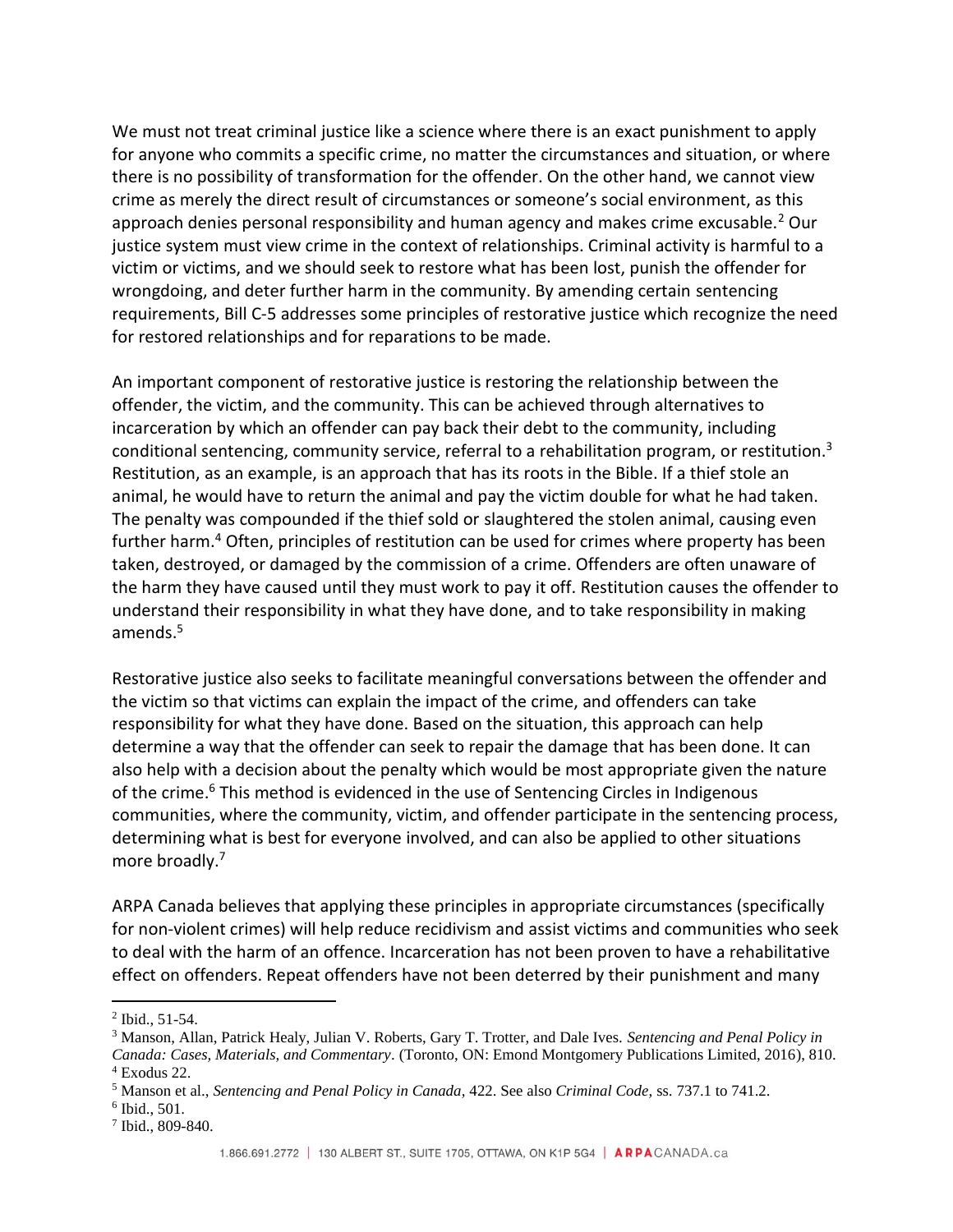have lost their fear of going to jail. Often, prisons can be a place where offenders conspire with others, and further crimes are committed.<sup>8</sup> Through alternative sentences, anti-social associations can be prevented and good behaviour can continue to be promoted, through attendance at work or continued education.<sup>9</sup> As discussed below, Bill C-5 applies the need for alternative sentences and expanded conditional sentencing instead of incarceration in certain circumstances. Ultimately, the goal of justice is to enact punishment and restoration to work towards peace and harmony within communities.<sup>10</sup>

#### **Bill C-5 and Restorative Justice**

The removal of multiple mandatory minimum penalties in Bill C-5 appears to be an application of restorative justice principles in the area of sentencing. Mandatory minimum penalties can result in people being incarcerated for petty drug or theft offenses when those offenders could be dealt with more appropriately through an alternative sentence.<sup>11</sup> Convictions for petty crimes tend to fill our prisons with many people who are not dangerous and do not need to be separated from their community through incarceration.<sup>12</sup> The question is what an appropriate penalty for a specific crime would be, and this is determined by legislative and judicial authorities.<sup>13</sup> Bill C-5 recognizes this fact, and gives judges greater discretion to promote alternatives to imprisonment when sentencing an offender for specific offences, dependent on individual circumstances.

Bill C-5 also looks at the value of conditional sentencing in certain situations to provide an alternative sentence to imprisonment. As the Supreme Court of Canada has noted, "a conditional sentence is generally better suited to achieving the restorative objectives of rehabilitation, reparations, and promotion of a sense of responsibility in the offender" than incarceration.<sup>14</sup> It may help keep families together, while continuing to recognize the importance of offenders taking personal responsibility for their actions, as well as the value of punitive action. Alternative sentences for minor crimes can be effective in reducing crime rates by helping offenders change their behaviour outside of the prison system. They can also prevent criminals from being affected by negative influences in prison.

In addition, the increased sentencing options this bill would create may provide more opportunity for private, non-profit, and other civil society organizations who seek to transform and rehabilitate offenders because of its approach to fewer prison sentences. Faith based organizations, for example, can have positive effects on offenders by promoting prosocial behaviour. This can help limit criminal behaviour, and "can also protect one from the effects of

<sup>&</sup>lt;sup>8</sup> Joseph Boot, *The Mission of God: A Manifesto of Hope for Society*. (London, England. Wilberforce Publications Limited, 2016), 345.

<sup>9</sup> See the Supreme Court of Canada's landmark decision on conditional sentencing in *R. v. Proulx,* 2000 SCC 5, at para. 111.

<sup>10</sup> Colson, *Justice That Restores,* 115.

 $11$  Ibid., 82.

<sup>12</sup> Ibid., 128.

<sup>&</sup>lt;sup>13</sup> Gerard V. Bradley, "Retribution: The Central Aim of Punishment," 22.

<sup>14</sup> *R. v. Proulx, supra* note 9, at para. 109.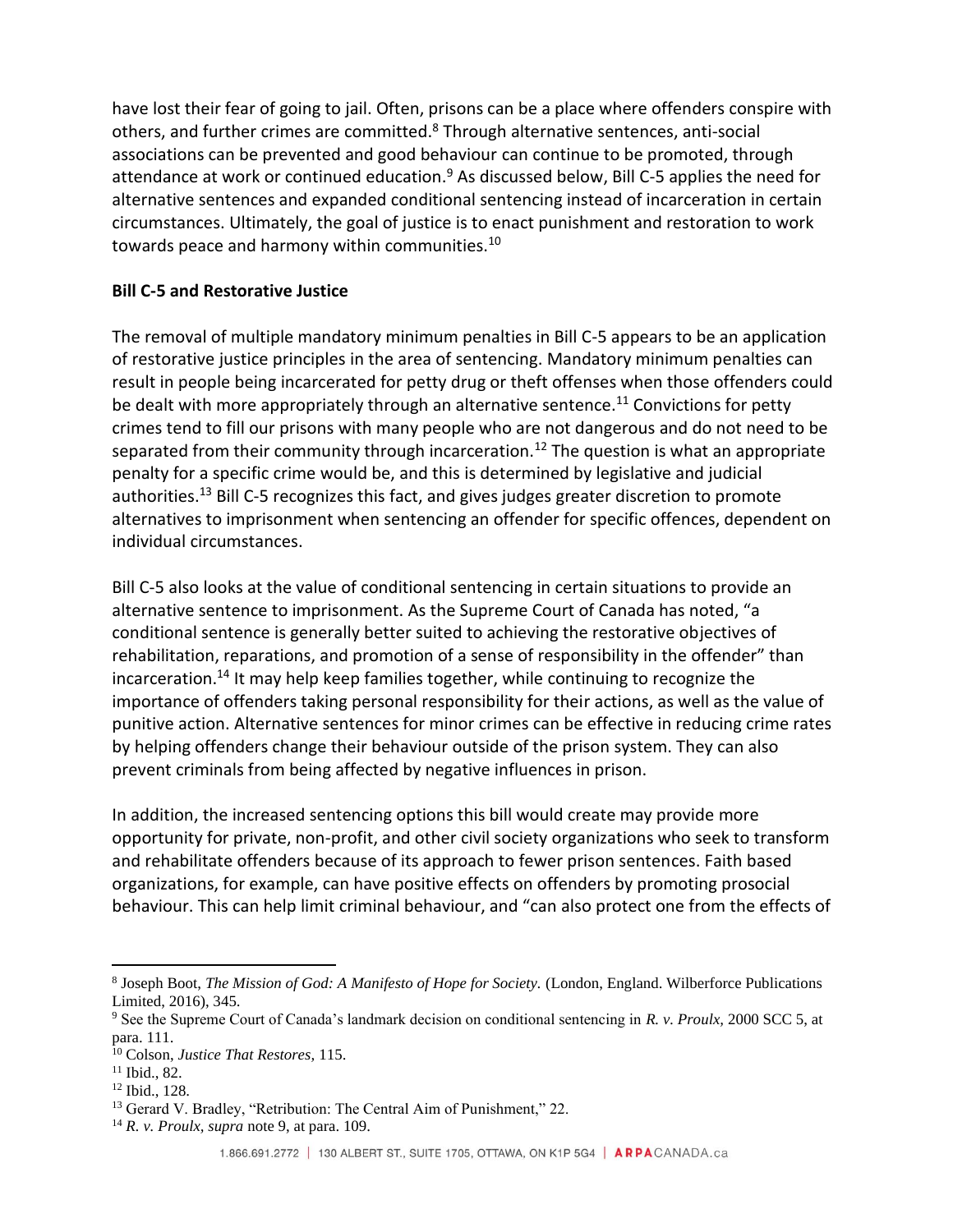living in disadvantaged communities."<sup>15</sup> Although the Bill does not give reference to community organizations, this can be applied by judges who hand down a community sentence. As nongovernment organizations become more involved in the justice system, it can help reduce the strain on the system, giving law enforcement the opportunity to put greater focus on other criminal and public safety concerns. To provide further clarity on this restorative aspect, the Bill should include reference to consideration of community and faith-based organizations involved in the sentencing process.

## **Limits to Restorative Justice**

Although restorative justice principles are appropriate for many crimes, its relation to retributive justice must also be noted. A punishment which is proportional to the crime committed remains an important part of sentencing. Retribution is not about revenge or anger, but about making a reasonable decision about which punishment will fit a specific crime.<sup>16</sup> Retribution ensures that the one who is guilty is punished and their debt to society is repaid, and that the innocent are protected. This causes a restoration in the societal balance which has been disrupted by crime.<sup>17</sup> Punishment points to the wrongdoing of the offender, deters criminality, and helps reconcile the offender and bring healing to the moral order broken by crime. At the same time, it provides appropriate recompense to the victim.<sup>18</sup>

The justice system cannot seek only to cure an offender; there must still be an application of 'just deserts' as well; the punishment should be appropriate for the crime committed. The concept of 'desert' recognizes that humans are moral actors and choose to either do right or wrong.<sup>19</sup> An offender's environment or circumstances can have an effect on their actions, but ultimately they make a moral choice whether to commit a crime or not.<sup>20</sup>

There are also limitations to the extent that restorative justice principles can be applied when punishing an offender. Incarceration is important for incapacitating certain types of offenders, especially those that may endanger the safety of the community.<sup>21</sup> Due to the nature of violent crimes, there has been increasing focus placed on applying selective incapacitation so that those who have a high rate of committing violent crimes are still imprisoned.<sup>22</sup> Although prisons may not have a rehabilitative effect, they are necessary to incapacitate dangerous offenders and protect the public from them. Incarceration efforts should target offenders who pose a danger to those around them. $^{23}$ 

<sup>&</sup>lt;sup>15</sup> Byron R. Johnson, "How Religious Freedom Contributes to Positive Criminology and Justice Reform," (Religious Freedom Institute, No.288, December 2020), 1.

<sup>16</sup> Gerard V. Bradley, "Retribution: The Central Aim of Punishment," (*Harvard Journal of Law & Public Policy,*  2003), 22.

<sup>17</sup> Ibid., 31.

<sup>18</sup> Joseph Boot, *The Mission of God,* 319.

<sup>19</sup> C.S. Lewis, ["The Humanitarian Theory of Punishment,"](http://www.austlii.edu.au/au/journals/ResJud/1954/30.pdf) (*Res Judicatae),* 225.

<sup>20</sup> Joseph Boot, *The Mission of God,* 346.

<sup>21</sup> *R. v. Proulx,* at paras. 74-75.

<sup>22</sup> Manson et al., *Sentencing and Penal Policy in Canada,* 9.

<sup>23</sup> Charles Colson, *Justice That Restores,* 130.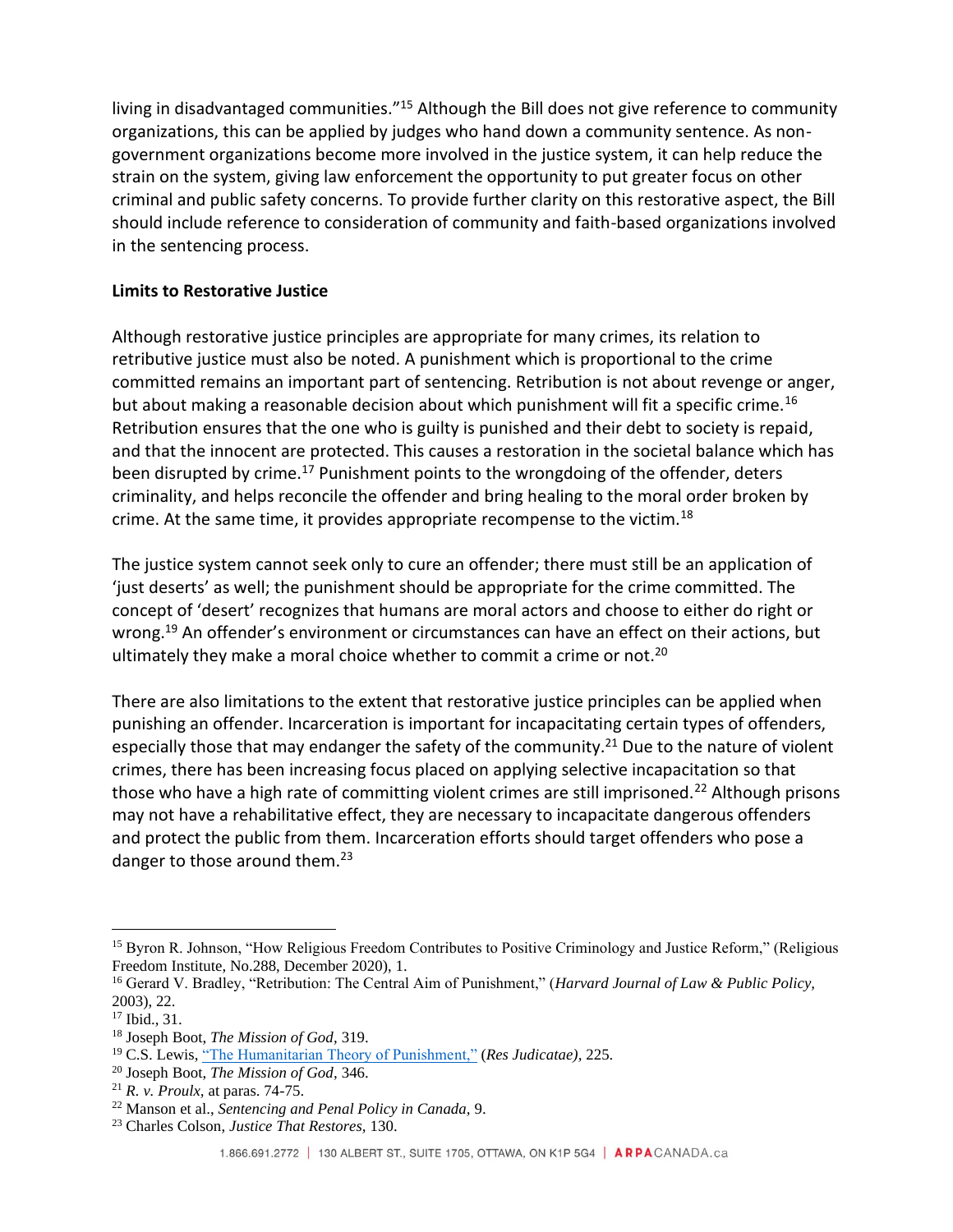#### **Concerns about Bill C-5**

Although Bill C-5 applies some important principles of restorative justice, ARPA Canada also has some concerns about the extent to which that is applied. Discharging a firearm with intent is more concerning than drug possession, but both would have mandatory minimum penalties removed. Likewise, although sentences for theft over \$5000 might be served well in the community through conditional sentences including house arrest and/or restitution, kidnapping or sexual assault sentences (crimes which would directly harm another person) may be better served in prison to prevent further harm to individuals and the community. Although the principle is a step in the right direction for non-violent crimes which can be effectively addressed outside of the prison system, there should be further discussion on which crimes should and should not require mandatory minimum penalties.

The incapacitative effect of punishment is not the same for all crimes. The effect of incarceration is much stronger when dealing with violent crimes. Violent crimes are much more easily reduced by means of incarceration than non-violent crimes.<sup>24</sup> We must continue to ensure that crime is punished appropriately, and that communities and individuals are protected from it as much as possible. Some of the *Criminal Code* offences listed in Bill C-5 should maintain mandatory minimum penalties. Specific recommendations can be found in the appendix.

Additionally, conditional sentencing should only be expanded for offences that do not cause violent harm to others. The Supreme Court of Canada in *R. v. Proulx* notes that, "the conditional sentence is a meaningful alternative to incarceration for *less serious and non-dangerous*  offenders" (emphasis added).<sup>25</sup> A major component of this is to analyze the gravity to the community if the offender were to re-offend during a conditional sentence.<sup>26</sup> However, some of the offenses which Bill C-5 would allow conditional sentences for are crimes which cause direct harm to another person. At the very least, Bill C-5 should require the Department of Justice to track examples of alternative sentences for the crimes affected, and to examine the effects of the legislation on recidivism rates.

Finally, Bill C-5 currently states that "problematic substance use should be addressed as a health and social issue" and that "criminal sanctions … can increase the stigma associated with drug use and are not consistent with established public health evidence." While health and social concerns are often involved in drug use and abuse, the federal government should still recognize illegal drug use as a criminal issue, rather than an issue that simply needs to be "destigmatized." We should have compassion and understanding for those dealing with addiction, but the moral choices of individuals cannot be ignored. Our justice system must continue to understand that criminal behaviour is a harmful choice by moral actors; one that is also a public health and safety issue for others, particularly for vulnerable dependents. In the use of restorative justice principles, the government must ensure the idea of personal responsibility for harmful choices is not removed. Someone who commits a drug-related crime

<sup>24</sup> Manson et al., *Sentencing and Penal Policy in Canada,* 9.

<sup>25</sup> *R. v. Proulx,* at para. 21.

<sup>26</sup> *R.v. Proulx,* at para. 69.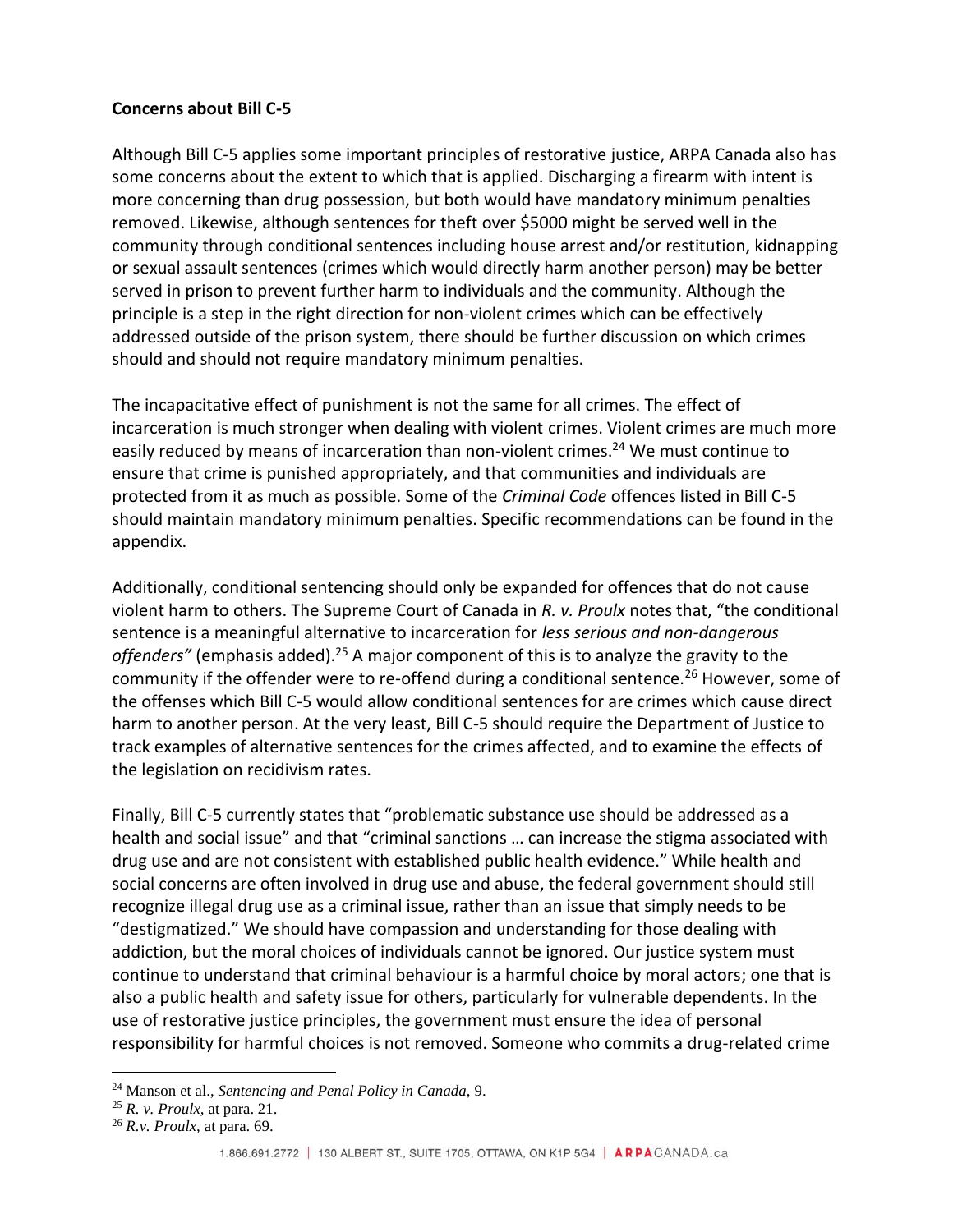needs help, but the justice system should also endeavor to ensure that the crime is not repeated and that the crime is punished in an appropriate way.

#### **Conclusion**

In summary, ARPA Canada recognizes the need for increased use of restorative justice principles in Canada's justice system. However, this cannot come at the expense of the focused need for incarceration or the importance of offenders taking personal responsibility for their actions. While there are components of Bill C-5 that we believe will improve sentencing in Canada, we also have concerns about various aspects.

A list of ARPA Canada's proposed amendments to Bill C-5 can be found in the attached Appendix.

On behalf of ARPA Canada,

André Schutten, Hon.B.A., LL.B., LL.M Daniel Zekveld, Hon.B.A., M.P.A. (2023) Director of Law & Public Policy **Policy Analyst** 

\_\_\_\_\_\_\_\_\_\_\_\_\_\_\_\_\_\_\_\_\_\_\_\_\_\_\_\_\_\_\_\_\_ \_\_\_\_\_\_\_\_\_\_\_\_\_\_\_\_\_\_\_\_\_\_\_\_\_\_\_\_\_\_\_\_\_

613-297-5172 | [Andre@ARPACanada.ca](mailto:Andre@ARPACanada.ca) 647-909-5177 [| Daniel@ARPACanada.ca](mailto:%7C%20Daniel@ARPACanada.ca)

*The mission of ARPA Canada is to educate, equip, and encourage Christians to be politically engaged and to bring a biblical perspective to Canada's civil governments. As part of its mission, ARPA Canada works to promote awareness and engagement within communities across Canada on issues like compassionate care for our senior citizens. ARPA Canada intervenes in important court cases to help develop the law around human rights and fundamental freedoms, and makes regular presentations to, and prepares written submissions and briefs for, all levels of government on a broad spectrum of different issues.*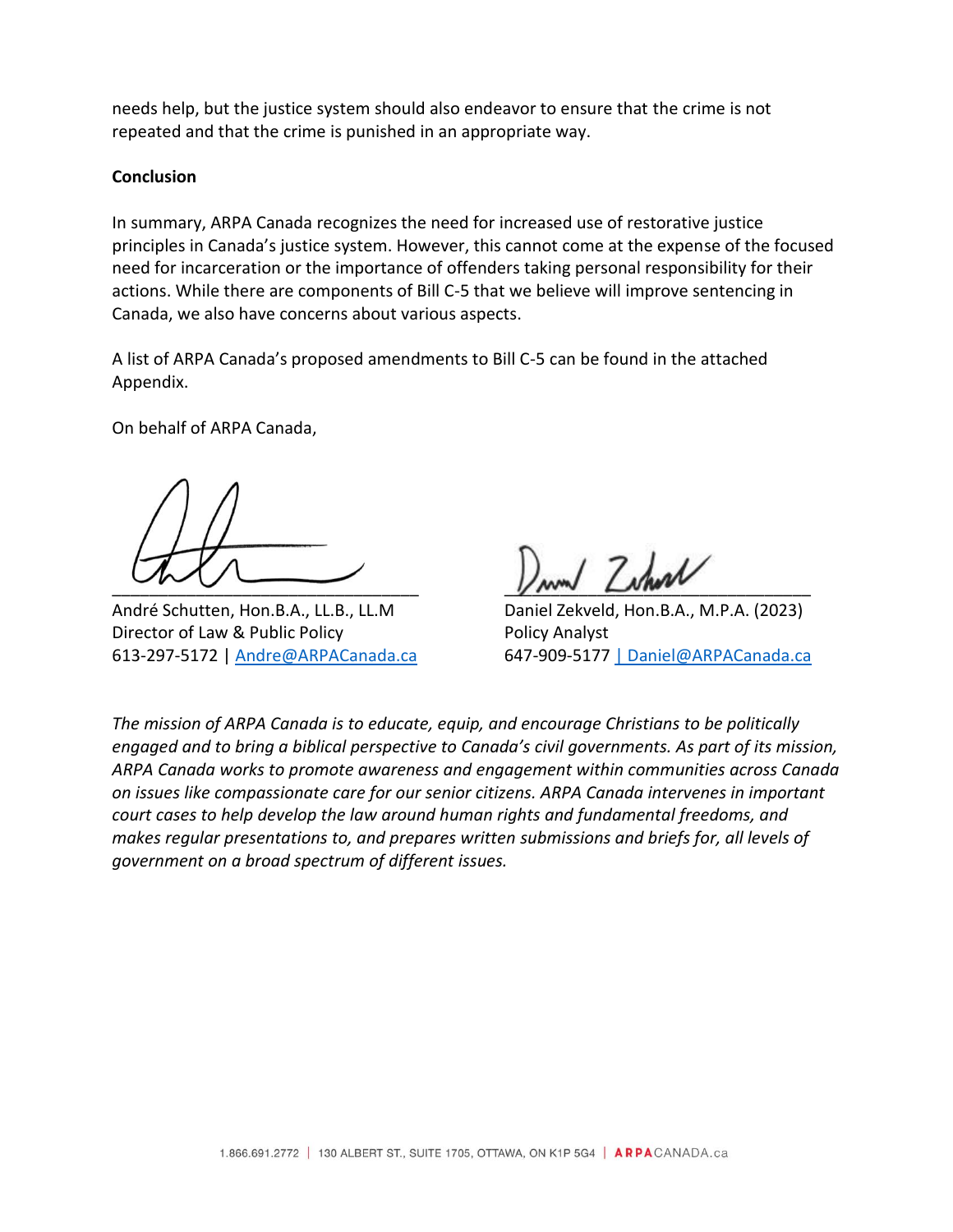| <b>Amendments</b><br>in Bill C-5:                              | <b>Specific Wording</b>                                                                                                                                                                                                                                                                                                                                                                                                                                                                                                                                                                                                                                                                                                                                                                                          | <b>ARPA Canada</b>                                                                                                                                                                                                                                                                                                                                                     |
|----------------------------------------------------------------|------------------------------------------------------------------------------------------------------------------------------------------------------------------------------------------------------------------------------------------------------------------------------------------------------------------------------------------------------------------------------------------------------------------------------------------------------------------------------------------------------------------------------------------------------------------------------------------------------------------------------------------------------------------------------------------------------------------------------------------------------------------------------------------------------------------|------------------------------------------------------------------------------------------------------------------------------------------------------------------------------------------------------------------------------------------------------------------------------------------------------------------------------------------------------------------------|
| Criminal<br>Code,<br>paragraph<br>244(2)(b)                    | (b) in any other case, to imprisonment for a term of<br>not more than 14 years.<br><b>Rather than:</b><br>(2) Every person who commits an offence under<br>subsection (1) is guilty of an indictable offence and<br>liable<br>[]<br>(b) in any other case, to imprisonment for a term<br>not exceeding 14 years and to a minimum<br>punishment of imprisonment for a term of four<br>years.                                                                                                                                                                                                                                                                                                                                                                                                                      | <b>Recommended Changes</b><br>Amendment should be<br>deleted, and mandatory<br>minimum penalties<br>maintained.<br>In the alternative, reduce<br>the mandatory minimum<br>to a term of two years.                                                                                                                                                                      |
| Criminal<br>Code,<br>Paragraph<br>$344(1)(a.1)$ is<br>repealed | <b>Currently states:</b><br>344 (1) Every person who commits robbery is<br>guilty of an indictable offence and liable<br>[]<br>(a.1) in any other case where a firearm is used in<br>the commission of the offence, to imprisonment for<br>life and to a minimum punishment of imprisonment<br>for a term of four years;                                                                                                                                                                                                                                                                                                                                                                                                                                                                                         | Amendment should be<br>deleted, and mandatory<br>minimum penalties<br>maintained.<br>In the alternative, reduce<br>the mandatory minimum<br>to a term of two years.                                                                                                                                                                                                    |
| Criminal<br>Code,<br>Paragraph<br>742.1(c)                     | (c) the offence is not an offence under any of the<br>following provisions:<br>(i) section 239, for which a sentence is imposed<br>under paragraph 239(1)(b) (attempt to commit<br>murder),<br>(ii) section 269.1 (torture), or<br>(iii) section 318 (advocating genocide);<br><b>Rather than:</b><br>742.1 If a person is convicted of an offence and the<br>court imposes a sentence of imprisonment of less<br>than two years, the court may, for the purpose of<br>supervising the offender's behaviour in the<br>community, order that the offender serve the<br>sentence in the community, subject to the<br>conditions imposed under section 742.3, if<br>[]<br>(c) the offence is not an offence, prosecuted by way<br>of indictment, for which the maximum term of<br>imprisonment is 14 years or life; | Amendment should<br>include further provisions<br>of offences under the<br>Criminal Code which<br>cannot be served in the<br>community.<br>These further provisions<br>should include child<br>pornography-related<br>offenses, sexual assault<br>offenses, and human<br>trafficking offenses for<br>which the maximum term<br>of imprisonment is 14<br>years or life. |

## **Appendix I: Bill C-5 Amendments**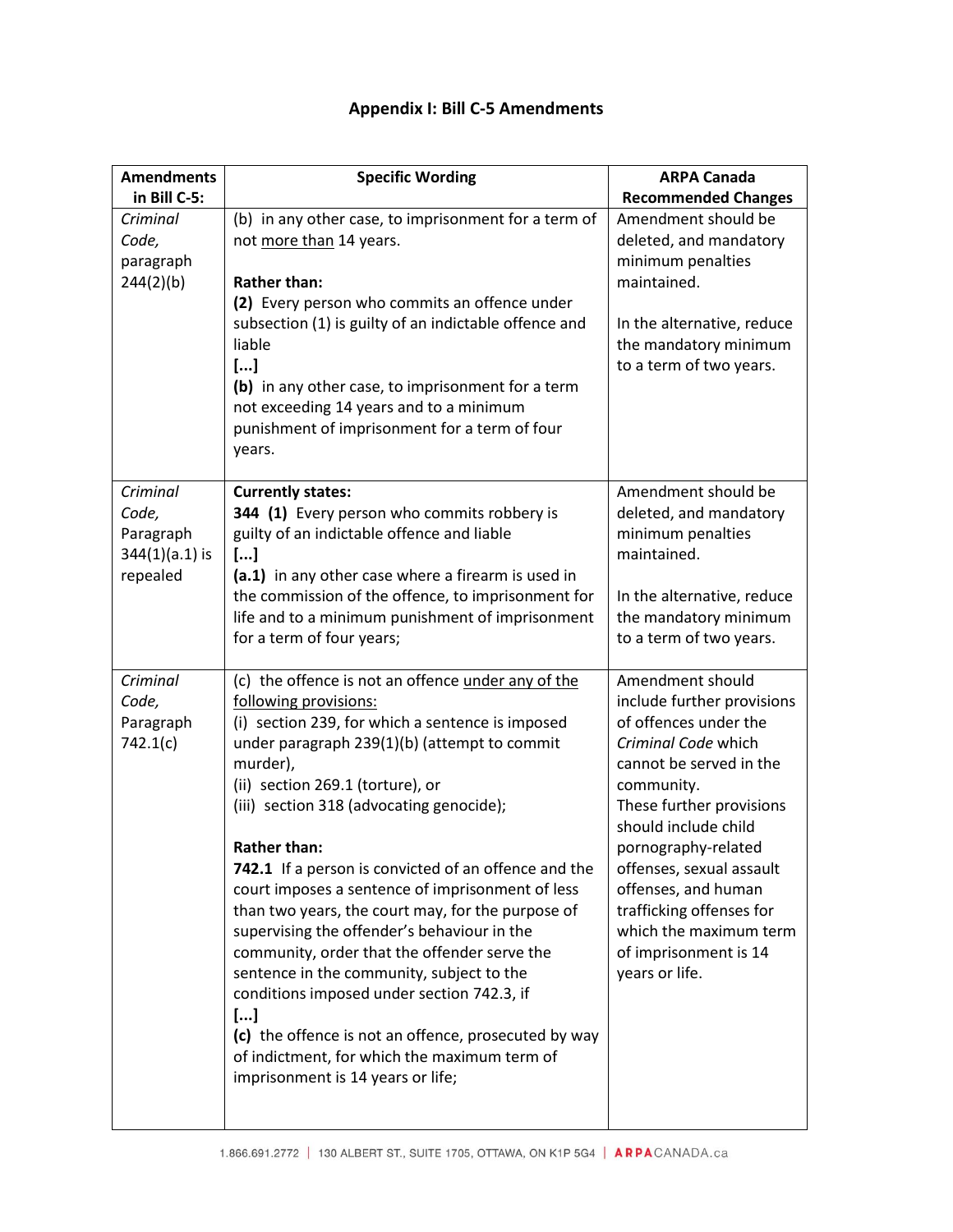| Criminal           | <b>Currently States:</b>                                                                         | Maintain subsection (e)(i)                    |
|--------------------|--------------------------------------------------------------------------------------------------|-----------------------------------------------|
| Code,              | (e) the offence is not an offence, prosecuted by                                                 | and subsections $(f)(ii)$ -                   |
| Paragraph          | way of indictment, for which the maximum term of                                                 | $(vi), (x) - (xi)$                            |
| 742.1(e) and       | imprisonment is 10 years, that                                                                   |                                               |
| (f) are            | (i) resulted in bodily harm,                                                                     |                                               |
| repealed           | (ii) involved the import, export, trafficking or                                                 |                                               |
|                    | production of drugs, or                                                                          |                                               |
|                    | (iii) involved the use of a weapon; and                                                          |                                               |
|                    | (f) the offence is not an offence, prosecuted by way                                             |                                               |
|                    | of indictment, under any of the following provisions:                                            |                                               |
|                    | (i) section 144 (prison breach),                                                                 |                                               |
|                    | (ii) section 264 (criminal harassment),                                                          |                                               |
|                    | (iii) section 271 (sexual assault),                                                              |                                               |
|                    | (iv) section 279 (kidnapping),                                                                   |                                               |
|                    | (v) section 279.02 (trafficking in persons $-$ material                                          |                                               |
|                    | benefit),                                                                                        |                                               |
|                    | (vi) section 281 (abduction of person under                                                      |                                               |
|                    | fourteen),                                                                                       |                                               |
|                    | (vii) section 333.1 (motor vehicle theft),                                                       |                                               |
|                    | (viii) paragraph 334(a) (theft over \$5000),                                                     |                                               |
|                    | (ix) paragraph 348(1)(e) (breaking and entering a                                                |                                               |
|                    | place other than a dwelling-house),                                                              |                                               |
|                    | (x) section 349 (being unlawfully in a dwelling-<br>house), and                                  |                                               |
|                    |                                                                                                  |                                               |
|                    |                                                                                                  |                                               |
|                    | (xi) section 435 (arson for fraudulent purpose).                                                 |                                               |
|                    |                                                                                                  |                                               |
| Controlled         | <b>Currently States:</b>                                                                         | Subsection 7(3) should be                     |
| Drugs and          |                                                                                                  | maintained. These factors                     |
| <b>Substances</b>  | (3) The following factors must be taken into account                                             | help indicate the severity<br>of the offence. |
| Act,<br>Subsection | in applying paragraphs $(2)(a)$ and $(a.1)$ :                                                    |                                               |
|                    | (a) the person used real property that                                                           |                                               |
| $7(3)$ is          | belongs to a third party in committing the                                                       |                                               |
| repealed           | offence;                                                                                         |                                               |
|                    | (b) the production constituted a potential                                                       |                                               |
|                    | security, health or safety hazard to persons                                                     |                                               |
|                    | under the age of 18 years who were in the<br>location where the offence was committed            |                                               |
|                    | or in the immediate area;                                                                        |                                               |
|                    | (c) the production constituted a potential<br>$\bullet$                                          |                                               |
|                    |                                                                                                  |                                               |
|                    | public safety hazard in a residential area; or<br>(d) the person set or placed a trap, device or |                                               |
|                    | other thing that is likely to cause death or                                                     |                                               |
|                    | bodily harm to another person in the                                                             |                                               |
|                    | location where the offence was committed                                                         |                                               |
|                    | or in the immediate area, or permitted such                                                      |                                               |
|                    | a trap, device or other thing to remain or be                                                    |                                               |
|                    | placed in that location or area.                                                                 |                                               |